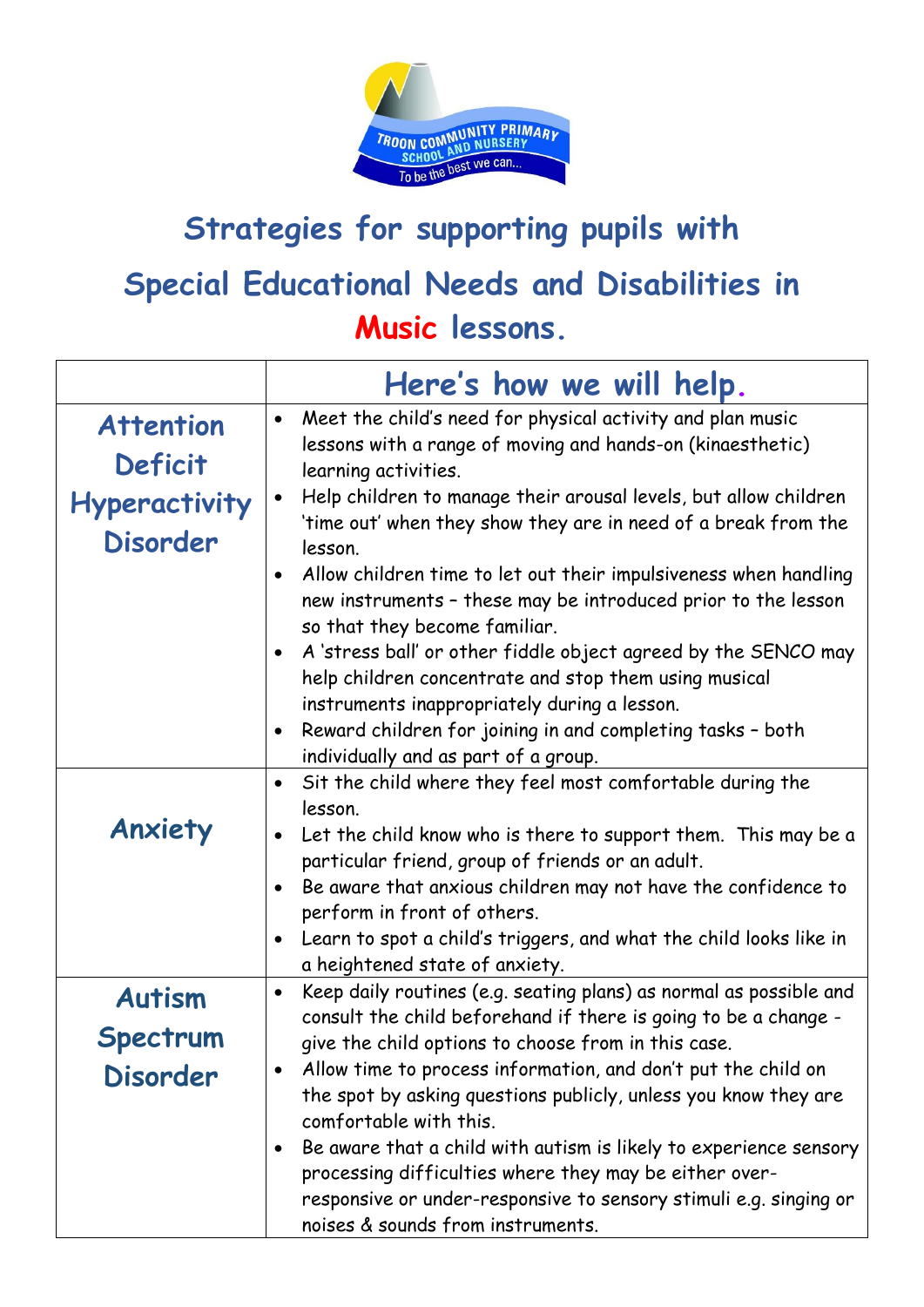|                              | Allow children to have planned and unplanned sensory breaks or<br>$\bullet$<br>use fiddle toys that won't disrupt other children when<br>necessary.<br>Pupils may struggle to work in a group and prefer to work on<br>$\bullet$<br>their own due to communication difficulties.<br>Prepare the child for what is coming - picture cues and<br>$\bullet$<br>discussing what the lesson will be like is helpful.                                                                                                                                                                                                                                                                                                                                                                                                                                                                     |
|------------------------------|-------------------------------------------------------------------------------------------------------------------------------------------------------------------------------------------------------------------------------------------------------------------------------------------------------------------------------------------------------------------------------------------------------------------------------------------------------------------------------------------------------------------------------------------------------------------------------------------------------------------------------------------------------------------------------------------------------------------------------------------------------------------------------------------------------------------------------------------------------------------------------------|
| <b>Dyscalculia</b>           | Replace passive teaching methods with experiential learning for<br>$\bullet$<br>children - 'doing' will bring more interaction and success than<br>just 'watching'.<br>Allow children to demonstrate and teach what they can do to<br>$\bullet$<br>others.                                                                                                                                                                                                                                                                                                                                                                                                                                                                                                                                                                                                                          |
| <b>Dyslexia</b>              | Pastel shades of paper and backgrounds will reduce 'glare' when<br>$\bullet$<br>reading music or following musical notations.<br>Use large font sizes and double line spacing where appropriate.<br>$\bullet$<br>Avoid 'cluttered' backgrounds with lots of unnecessary images.<br>$\bullet$<br>Colour code text or musical phrases - e.g. one colour for me to<br>$\bullet$<br>play/sing, another colour for my partner.                                                                                                                                                                                                                                                                                                                                                                                                                                                           |
| <b>Dyspraxia</b>             | Ensure children have a large enough space to work in.<br>$\bullet$<br>Allow children extra time to practise, with movement breaks<br>$\bullet$<br>where needed.<br>Don't choose these children to go first - they may need to pick<br>$\bullet$<br>up on cues from other children in order to process how to do<br>something correctly.<br>Pair children with a sensitive partner who knows what they're<br>$\bullet$<br>doing.<br>Clearly demonstrate how to handle equipment, and don't draw<br>$\bullet$<br>attention to the awkwardness of their movements.                                                                                                                                                                                                                                                                                                                     |
| Hearing<br><b>Impairment</b> | Prior to the lesson, ask the child where they'd prefer to sit.<br>$\bullet$<br>If they have hearing loss in only one ear, make sure they have<br>$\bullet$<br>their 'good ear' facing the teacher where applicable.<br>Discreetly check if the child is wearing their hearing aid.<br>$\bullet$<br>Clearly demonstrate or play sounds that are loud enough to<br>$\bullet$<br>hear. Repeat any questions asked by other students in the<br>class before giving a response, as a hearing-impaired child may<br>not have heard them.<br>Remove all barriers to lip-reading. Make sure the child can<br>$\bullet$<br>clearly see the teacher.<br>Share the lesson using a laptop with headphones or other<br>$\bullet$<br>assistive technology.<br>Provide lists of subject-specific vocabulary or song lyrics which<br>$\bullet$<br>children will need to know, as early as possible. |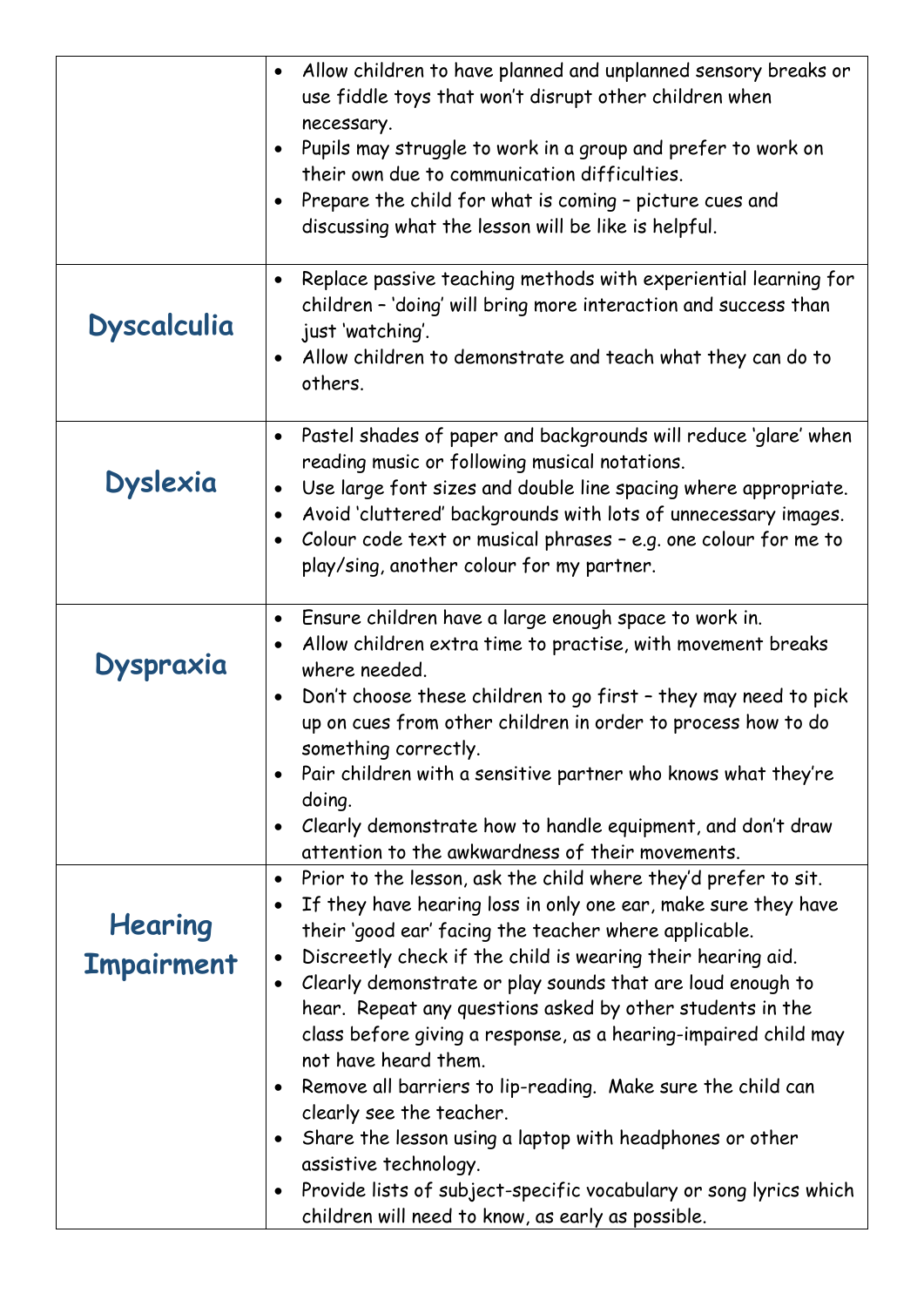| <b>Toileting</b><br><b>Issues</b><br><b>Cognition and</b><br>Learning<br>Challenges | Sit children close to the door so they may leave the room<br>$\bullet$<br>discreetly to go to the toilet and not draw attention to<br>themselves. Use toilet passes or prior permission as applicable.<br>Be aware that anxiety associated with public music<br>$\bullet$<br>performances may trigger pain or a need to go to the toilet.<br>When a school trip or concert is coming up, talk to the child and<br>$\bullet$<br>parents about specific needs and how they can be met.<br>Work will be carefully planned and differentiated, and broken<br>$\bullet$<br>down into small, manageable tasks.<br>Use picture cards and visual prompts to remind them what to do<br>$\bullet$<br>and keep children on track.<br>Physically demonstrate what to do rather than just rely on<br>$\bullet$<br>verbal instructions.<br>Avoid children becoming confused by giving too many<br>$\bullet$ |
|-------------------------------------------------------------------------------------|-----------------------------------------------------------------------------------------------------------------------------------------------------------------------------------------------------------------------------------------------------------------------------------------------------------------------------------------------------------------------------------------------------------------------------------------------------------------------------------------------------------------------------------------------------------------------------------------------------------------------------------------------------------------------------------------------------------------------------------------------------------------------------------------------------------------------------------------------------------------------------------------------|
|                                                                                     | instructions at once. Keep instructions simple and give specific,<br>targeted praise so children know exactly what they are doing<br>well.                                                                                                                                                                                                                                                                                                                                                                                                                                                                                                                                                                                                                                                                                                                                                    |
| Speech,                                                                             | Be aware of the level of language that children are using, and<br>$\bullet$<br>use a similar level when teaching to ensure understanding.                                                                                                                                                                                                                                                                                                                                                                                                                                                                                                                                                                                                                                                                                                                                                     |
| Language &                                                                          | Use signs, symbols and visual representations to help children's<br>$\bullet$                                                                                                                                                                                                                                                                                                                                                                                                                                                                                                                                                                                                                                                                                                                                                                                                                 |
| <b>Communication</b>                                                                | understanding and ability to follow a piece of music with<br>different notes or instruments.                                                                                                                                                                                                                                                                                                                                                                                                                                                                                                                                                                                                                                                                                                                                                                                                  |
| <b>Needs</b>                                                                        | Respond positively to any attempts pupils make at<br>$\bullet$                                                                                                                                                                                                                                                                                                                                                                                                                                                                                                                                                                                                                                                                                                                                                                                                                                |
|                                                                                     | communication - not just speech.                                                                                                                                                                                                                                                                                                                                                                                                                                                                                                                                                                                                                                                                                                                                                                                                                                                              |
|                                                                                     | Provide opportunities to communicate in a small group and be<br>$\bullet$                                                                                                                                                                                                                                                                                                                                                                                                                                                                                                                                                                                                                                                                                                                                                                                                                     |
|                                                                                     | fully involved in the activity.                                                                                                                                                                                                                                                                                                                                                                                                                                                                                                                                                                                                                                                                                                                                                                                                                                                               |
|                                                                                     | Use non-verbal clues to back-up what is being said e.g. gestures.<br>Be aware that tics can be triggered by increased stress,<br>$\bullet$                                                                                                                                                                                                                                                                                                                                                                                                                                                                                                                                                                                                                                                                                                                                                    |
| Tourette                                                                            | excitement or relaxation - all of which may be brought on by<br>music.                                                                                                                                                                                                                                                                                                                                                                                                                                                                                                                                                                                                                                                                                                                                                                                                                        |
| Syndrome                                                                            | Ignore tics and filter out any emotional reaction to them.<br>$\bullet$<br>Instead, listen and respond with support and understanding.                                                                                                                                                                                                                                                                                                                                                                                                                                                                                                                                                                                                                                                                                                                                                        |
|                                                                                     | Manage other children in the room to avoid sarcasm, bullying or<br>$\bullet$                                                                                                                                                                                                                                                                                                                                                                                                                                                                                                                                                                                                                                                                                                                                                                                                                  |
|                                                                                     | negative attention being drawn to a pupil's tic.                                                                                                                                                                                                                                                                                                                                                                                                                                                                                                                                                                                                                                                                                                                                                                                                                                              |
|                                                                                     | Avoid asking a child not to do something, otherwise it may<br>$\bullet$                                                                                                                                                                                                                                                                                                                                                                                                                                                                                                                                                                                                                                                                                                                                                                                                                       |
|                                                                                     | quickly become their compulsion. Instead, re-demonstrate how<br>to do something correctly.                                                                                                                                                                                                                                                                                                                                                                                                                                                                                                                                                                                                                                                                                                                                                                                                    |
|                                                                                     | Be sensitive to how noises & music affects a pupil's sensory<br>$\bullet$                                                                                                                                                                                                                                                                                                                                                                                                                                                                                                                                                                                                                                                                                                                                                                                                                     |
|                                                                                     | processing capabilities. Find out what does and does not lead to                                                                                                                                                                                                                                                                                                                                                                                                                                                                                                                                                                                                                                                                                                                                                                                                                              |
|                                                                                     | a positive response and work with these in mind.                                                                                                                                                                                                                                                                                                                                                                                                                                                                                                                                                                                                                                                                                                                                                                                                                                              |
|                                                                                     | Understand behaviour in the context of the individual's past<br>$\bullet$                                                                                                                                                                                                                                                                                                                                                                                                                                                                                                                                                                                                                                                                                                                                                                                                                     |
| <b>Experienced</b>                                                                  | experiences.<br>Always use a non-confrontational, trauma informed approach<br>$\bullet$                                                                                                                                                                                                                                                                                                                                                                                                                                                                                                                                                                                                                                                                                                                                                                                                       |
|                                                                                     | that shows understanding and reassurance, using playfulness,                                                                                                                                                                                                                                                                                                                                                                                                                                                                                                                                                                                                                                                                                                                                                                                                                                  |
| Trauma                                                                              | acceptance, curiosity and empathy.                                                                                                                                                                                                                                                                                                                                                                                                                                                                                                                                                                                                                                                                                                                                                                                                                                                            |